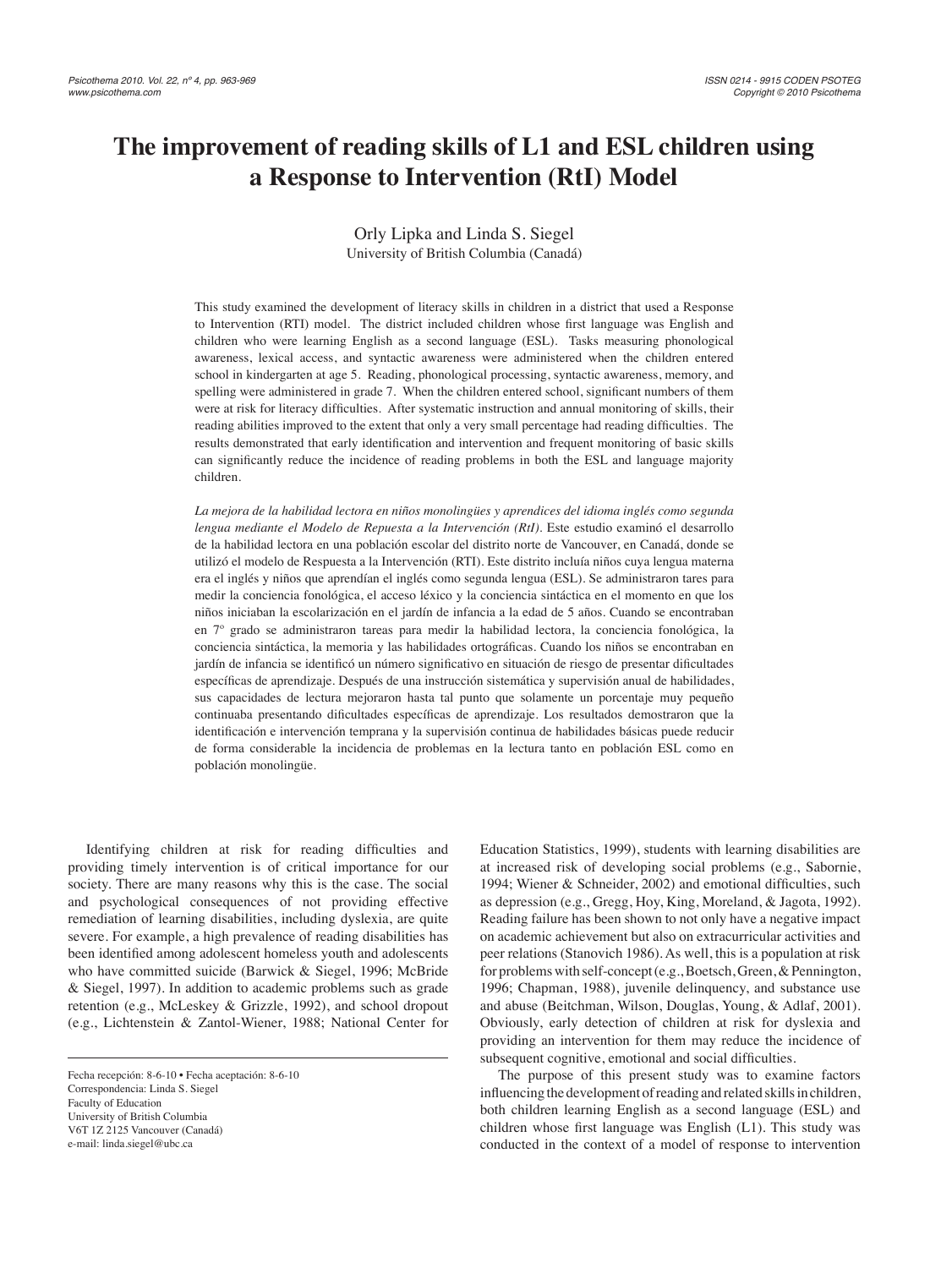(RTI). The RTI model stresses early identification and intervention and frequent monitoring of basic skills and is important for a variety of reasons. Children who fall behind in kindergarten and Grade 1 continue to fall further behind over time and their difficulties associated with reading persist through adulthood demonstrating that the consequences of untreated reading disabilities extend far beyond poor academic achievement (Stanovich, 1986; Lyon 1995). Support through early intervention for children with reading disabilities greatly increases the success of remedial programs and ameliorative interventions. When intervention is delayed until third grade or later the proportion of children whose reading disabilities are successfully corrected decreases dramatically demonstrating that early support can be critical in the prevention and treatment of learning disabilities (Lyon, 1995). In practice in many school districts, intervention does not start until grade three or later, when it may be too late because the learning difficulties may have become very resistant to remediation.

The RTI model used in this study focused on the entire population of a school district. The characteristic of this model included early identification of the children at risk for literacy problems, the provision of effective classroom based intervention, and the frequent monitoring of performance. Teachers were given the tools to monitor performance and were encouraged to pay special attention to the children identified at risk or who were having difficulties. Withdrawal from the classroom to work with a remedial teacher occurred when it was necessary. There was no labeling or categorization of students.

In efforts to provide support to all children, and to allow as many children as possible to acquire literacy skills, large scale prevention programs offer a possible alternative of instructional support delivery, such that the majority of children will acquire successful literacy skills with basic teaching strategies taught within the classroom. However, there will always be individuals who do not do not acquire sufficient skills in this manner and who need further assistance and more intensive support. The response to instruction is a model of prevention that offers support to a vast majority if not all individuals in a population initially and then, if needed, it provides additional involvement to those not benefitting from the initial intervention.

In the present paper, we examined the North Vancouver school district literacy program, an approach that is preventive in nature and targets the entire population of a school district. The three tier system is designed so that all students continue to receive primary intervention. Students receive additional intervention only as long as needed. In the implementation of a typical three tier system, primary intervention is designed to be proactive in nature with the goal to increase the likelihood of success so that the need for additional, more individual support is decreased. The second level of intervention is delivered to small specialized groups and is intended to prevent a worsening of an existing problem or the prevention of side effects due to an existing problem. Tertiary intervention, administered to the remaining is a rehabilitative effort where intervention is provided in effort to reduce the serious problem symptoms while increasing the positive assets of the individual.

The literacy development of both children whose first language was English and ESL children was examined in the context of this RTI model. Immigrant students typically enter the education system with limited English and with diverse language backgrounds. Reading is one of the challenges of school-based learning. Therefore, understanding more about reading processes and the related cognitive processes will help enable different language groups to make the transition to a new language. The present study examines the development of reading skills students from kingergarten to Grade 7.

#### Method

# *Participants*

Students who entered the school system in their kindergarten year were studied longitudinally until Grade 7. The students were from 30 different schools within one school district in Canada. Children were classified as ESL if they spoke a language other than English at home with their parents, siblings and grandparents. Most of the ESL speakers immigrated to Canada at an early age, although some were born in Canada. In order to examine the first and second objectives, the entire longitudinal population of 622 students (530 L1 and 92 ESL) was included. In the elementary schools in this school district, children with ESL backgrounds, despite very limited oral proficiency, received the same early classroom instruction in English as their non-ESL peers. Since the sample included an entire school district in a Canadian district, the sample represented a wide range of socioeconomic status (SES) backgrounds. The ESL children came from a variety of linguistic backgrounds; the sample included a total of 33 languages. The predominant native languages for the ESL children were Cantonese, Mandarin, Korean, Farsi and Spanish. Table 1 summarizes the descriptive statistics for this sample.

Trained graduate and undergraduate students conducted the assessments in the schools. Each child was individually assessed in a quiet room. The reading comprehension task was administered in a group setting in individual classrooms.

## *Kindergarten measures*

*Reading WRAT-3 reading subtest, blue form* (Wilkinson, 1993): Children were asked to read as many words as possible from a list containing words of increasing difficulty (e.g., «in», «cat», «stretch», «triumph»). When 10 consecutive words were read incorrectly, the examiner discontinued the task.

# *Phonological processing*

*Rhyme Detection Task*. This task is from the Phonological Awareness Test (Muter, Hulme, & Snowling, 1997). In this task, the child was shown four pictures. A picture of the target word appeared above three pictures. The child was asked which of the three words rhyme with the target word. For example: «what rhymes with boat? Foot, bike, or coat?» There were three demonstration

| Table 1<br>Descriptive statistics by language group |             |              |  |  |  |
|-----------------------------------------------------|-------------|--------------|--|--|--|
| <b>Measures</b>                                     | $ESL(N=92)$ | L1 $(N=530)$ |  |  |  |
| Female                                              | 50          | 281          |  |  |  |
| Male                                                | 42          | 249          |  |  |  |
| Kindergarten age (months)                           |             |              |  |  |  |
| М                                                   | 64.08       | 64.29        |  |  |  |
| <b>SD</b>                                           | 3.29        | 3.42         |  |  |  |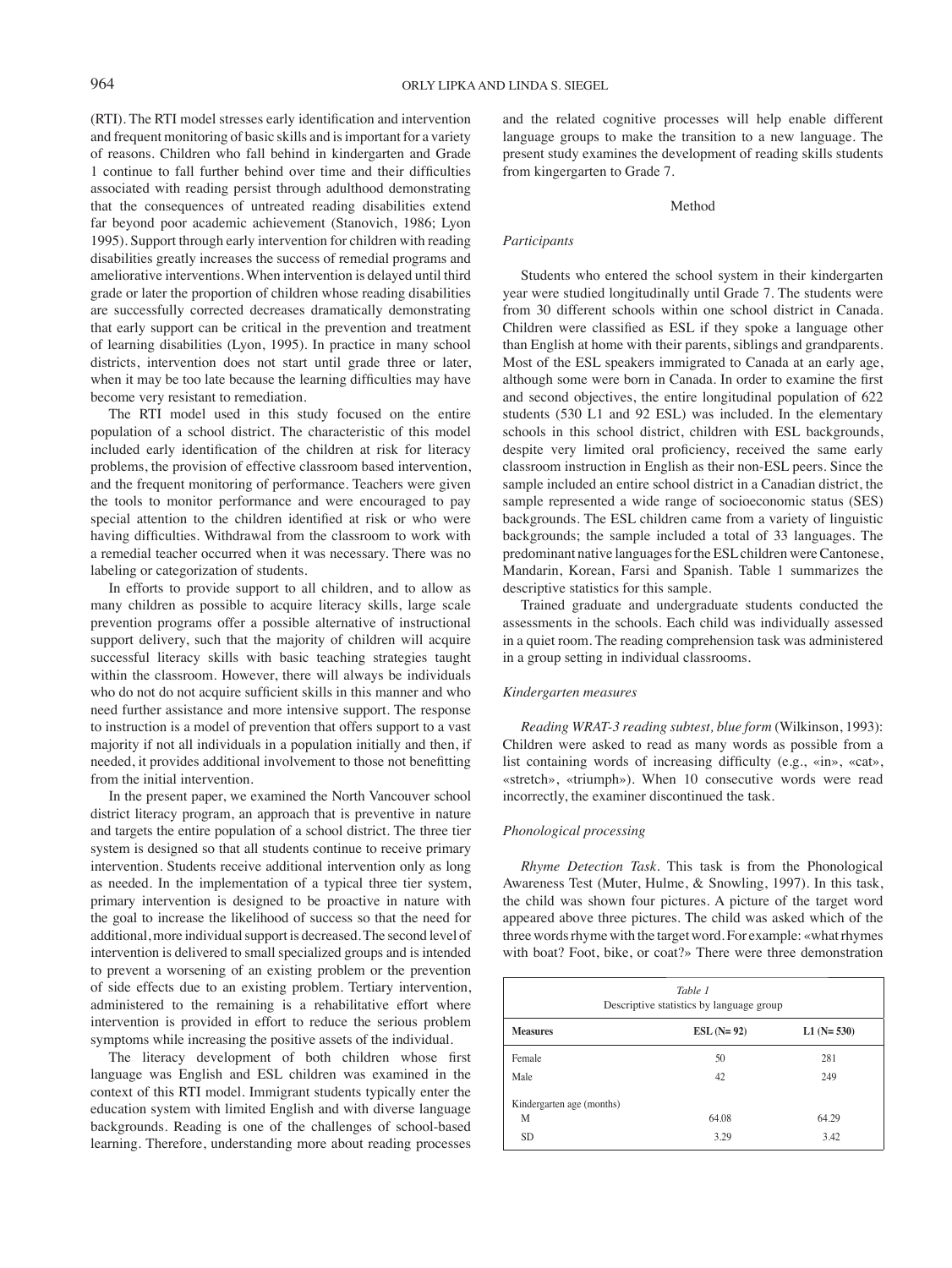items and ten test items. If the child fails the demonstration item and the first five items, the administration discontinued. This task was administered to the children in kindergarten.

*GFW Sound Mimicry*. This subtest from Goldman, Fristoe, and Woodcock (1974) was used to asses children's skill at recognizing and reproducing sounds in English. In this task, the children needed to repeat pseudowords of increasing difficulty that had been read to them by the examiner. Pseudowords ranged in difficulty from vowel-consonant syllables (e.g., ab, id) to polysyllabic pseudowords (e.g., depnoniel, bafmotbem). This task was administered to the children in kindergarten and is assumed to measure phonological memory.

*Phoneme Deletion Task*. This task is from the Phonological Awareness Test (Muter, Hulme & Snowling, 1997). In this task, the examiner presented the child with a picture of a word and the child was asked to delete a phoneme (initial or final) from the word. The task consists of eight initial phoneme deletion items, eight final phoneme deletion items and four demonstration items for each section. If the child failed the demonstration items and the first four test items, the task discontinued.

Syllable Identification and Phoneme Identification. These tasks are from the Phonological Awareness Test (Muter, Hulme & Snowling, 1997). In these tasks, children were required to complete words. In the syllable identification part, the examiner presented a picture (i.e., table) to the child. The examiner said the first part of the word (i.e., «ta») and asked the child to complete the word (i.e., «ble»). The task consists of eight syllable identification items and two demonstration items. If the child failed the demonstration items and the first four test items, the task was discontinued. In the phoneme identification task, the examiner presented a picture (i.e., fish) and said the first part of the word (i.e.,  $\langle f(x) \rangle$  and asked the child to complete the word (i.e., «sh»). The task consists of eight phoneme identification items and two demonstration items. If the child failed the demonstration items and the first four test items, the task was discontinued.

## *Verbal memory*

The *Stanford Binet Memory for Sentences* subtest (Thorndike, Hagen, & Sattler, 1986): Children were asked to repeat sentences ranging in complexity from simple two-word sentences (e.g., «Drink milk») to complex sentences (e.g., «Ruth fell in a puddle and got her clothes all muddy»).

#### *Syntactic awareness*

*Oral cloze* (Willows & Ryan, 1986; Siegel & Ryan, 1989)*:* The oral cloze task was designed to assess grammatical sensitivity. During this task, children heard 12 sentences with one word missing from each (e.g., «It was sunny day with a pretty sky»). While reading each sentence, the examiner said «beep» whenever a word was missing, and the child attempted to provide the missing word. The children had to provide a word that would create semantically and syntactically well-formed sentences. The class of the missing word varied; nouns, adjectives, adverbs, prepositions, auxiliary verbs and conjunctions were used.

## *Lexical access*

*Rapid Automatized Naming*: The RAN in kindergarten was used to assess lexical access (RAN; Denckla & Rudel, 1976). In

this task, the child needed to name 40 items on a page consisting of line drawings of five different items (i.e., tree, chair, bird, pear, car) repeated eight times. A practice trial of the five items was presented before the presentation of the 40 items to ensure the child knew the target words. The score was the time taken (in seconds) to complete the 40 items.

# *Grade 7 measures*

The measures administered to the children in grade 7 were organized into five categories: reading and spelling, reading comprehension, memory, phonological processing, and language skills.

*Reading WRAT-3 reading subtest, blue form* (Wilkinson, 1993): Children were asked to read as many words as possible from a list containing words of increasing difficulty (e.g.,  $\langle \sin x \rangle$ ,  $\langle \cot x \rangle$ , «stretch», «triumph»). When 10 consecutive words were read incorrectly, the examiner discontinued the task.

The Test of Word Reading Efficiency (TOWRE; Torgesen, Wagner, & Rashotte, 1999). The Sight Word Efficiency assessed the ability to read aloud real words. The subtest consists of a list of graded words printed on a single page. The student was given 45 seconds to read as many items as possible.

#### *Reading comprehension*

*The Stanford Diagnostic Reading Test* (Karlsen & Gardner, 1994) is a standardized reading comprehension test whereby each child was asked to read short passages from a booklet and respond to multiple-choice questions about each passage within a time limit.

#### *Working memory*

*Memory for Words*. The Working Memory for Words (Siegel & Ryan, 1989) was administered. Each child was told that: «I am going to say some sentences and the last word in each sentence will be missing. I want you to tell me what you think the last word should be.» After a trial on completing a sentence, the examiner continued: «Now I am going to read two sentences. After each sentence, I want you to tell me the word that should go at the end of the sentence. When I finish the two sentences, I want you to tell me the two words that you said for the end of each sentence. Please tell me the words in the order that you said them». The child was given one practice item followed by 12 test items. Three trials were administered within each set of increasingly long sentences (2, 3, 4, 5). To minimize word-finding problems, the sentences were chosen so that the missing word was virtually predetermined. The task administration was discontinued when the child failed all the items at one level and the maximum score on the task was 12. The task was administered to the children in Grade 2 and 3. Examples of the sentences include: «In the baseball game, the pitcher throws the  $\longrightarrow$ 

«On my two hands, I have ten –

Child's responses –––––––––––– (ball, fingers).

*Working memory for numbers* (Siegel & Ryan, 1989): Examiners asked children to count yellow dots within a field of blue dots arranged in a randomly determined irregular pattern on a  $5 \times 8$  inch index card. For each set, the student was asked to recall the number of yellow dots on each card and the order in which s/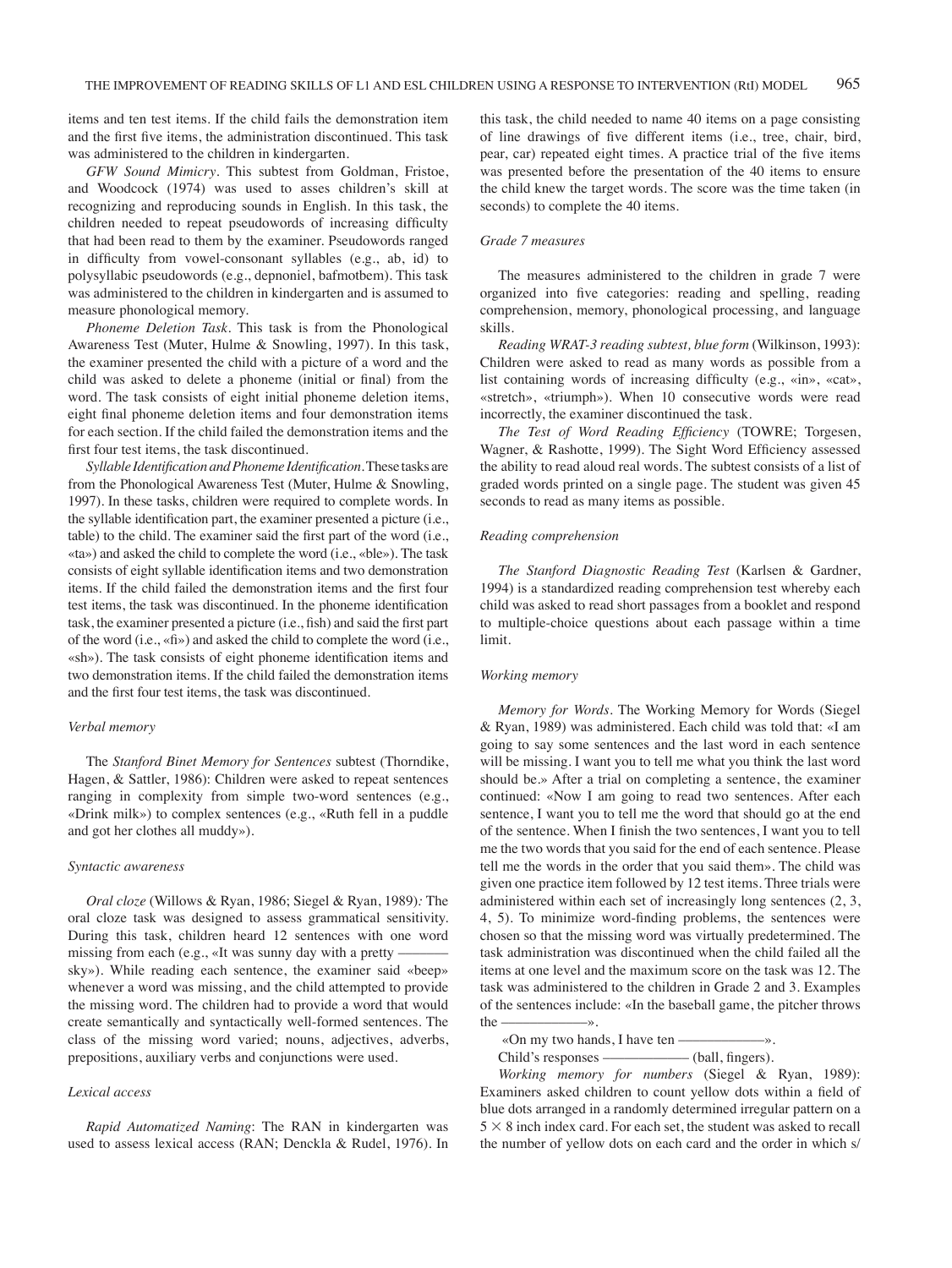he presented with three trials within each set of cards. The number of cards in each set increased one at a time, starting with two cards and ending with a possible five cards. When all items in a given set were failed, the examiner discontinued the task.

# *Spelling*

*Wide Range Achievement Test- 3* (Wilkinson, 1993): Spelling (blue form). This subtest was administered in groups in Grades 2 and 3 to assess real word spelling. The children were presented orally with words of increasing difficulty, and the child was required to generate the correct spelling. Sample items included: must, enter.

## *Phonological processing*

*Comprehensive Test of Phonological Processing* (CTOPP; Wagner, Torgesen, & Rashotte,1999). The Elision subtest was administered to each participant. An increasingly difficult series of words were presented verbally and students were asked to delete syllables and phonemes, deleting smaller units as the items became more difficult (e.g., say «popcorn» without «pop»).

*The Test of Word Reading Efficiency* (TOWRE; Torgesen et al., 1999). The non word subtest assessed pseudoword reading. Students were given 45 seconds to read aloud as many words as possible from a list of nonwords. The nonwords followed regular spelling patterns, requiring students to quickly decipher pronunciations on the basis of their existing knowledge of grammar.

*Woodcock Reading Mastery Test - Revised: Word attack*, Form G (Woodcock, 1987*):* This subtest is made up of a list of pseudowords of increasing difficulty (e.g., «dee», «ap», «straced») to measure decoding skills. students were required to decode as many words as possible from the list. When all items in a given level were failed, the examiner discontinued the task.

*Woodcock Johnson III Spelling of Sounds:* The task requires the written spelling of nonwords according to English spelling rules.

## *Language*

*Syntactic awareness:* The Oral Cloze task was used to assess syntactic awareness (Siegel & Ryan, 1988; Willows & Ryan, 1986). Each student was required to listen to the examiner read 20 sentences, each with a missing word, and for each sentence the student was told to provide a word that created a semantically and syntactically well-formed sentence. The class of the missing words varied, including nouns, adjectives, prepositions, and verbs.

Prefix/Suffix knowledge: In this task, students were presented with affixes and required to provide the meaning. Students were also asked to give an example that included the affix. The task was a paper and pencil task and was not timed.

#### *Procedure*

# *District wide reading programs*

In considering the RTI model it is important to understand the reading instruction program in this district. In the North Vancouver school district, all children received phonological awareness instruction in kindergarten and grade1. The phonological awareness program, «Firm Foundations», was a classroom- based program for both L1 and ESL students. The program and classroom activities also included early literacy skills development, letter-sound relationships, and language development. The students that were identified as being at risk for reading problems received additional phonological awareness training provided by the classroom and resource teachers in small groups and on an individual basis. For instance, small groups and individuals were provided with different activities in a play format such as rhymes, soundsymbol, early writing activity (journals), and letter identification activities (baking letter-shaped cookies). Overall, the intervention was provided three to four times a week for 20-25 minutes. The intervention occurred in the context of developing a language and literacy rich environment with story reading and retelling, journals, and reading children's books of different levels. Students with ESL in the elementary school of this district receive the same classroom instruction as L1 speaking children.

In Grades 2 to 7, the district implemented the Reading 44 program (North Vancouver School District, 1999), a classroom program that was written by the teachers of North Vancouver. The program included the «Daily Dozen» or 12 reading strategies and instructional activities and graphic organizers for classroom use to encourage students to learn these strategies.

## Results

Table 2 summarizes the classification of the at-risk students in kindergarten and the students with reading disabilities in grade 7 by language group. Both the numbers and percentages are presented. As there were three basic reading tests administered, we considered a low score on any one of them as a sign of a reading problem. We used both conservative (1 standard deviation or more below the mean) and liberal criteria (below the  $25<sup>th</sup>$  percentile) as cut-off scores for a reading disability. As can be seen in Table 2, many of the students were at risk in kindergarten but very few had reading disabilities in Grade 7. There were few differences between the ESL and L1 students.

Another objective of this study was to compare the performance of the at risk students (L1 and ESL) to the not at risk students in kindergarten. Students were identified as being at risk for reading problems if their performance on the WRAT3 reading was at or below the 25<sup>th</sup> percentiles. Table 3 summarizes the performance in kindergarten of both language groups by their risk status classification. As can be seen in Table 3, the ESL children had

| Table 2<br>Numbers (and percentages) of children at risk in kindergarten and reading<br>disabled in Grade 7 |            |           |  |  |  |  |
|-------------------------------------------------------------------------------------------------------------|------------|-----------|--|--|--|--|
| <b>Measures</b>                                                                                             | <b>ESL</b> | L1        |  |  |  |  |
| Kindergarten WRAT 3 reading below 25th percentile                                                           | 28(30.4)   | 119(22.5) |  |  |  |  |
| Kindergarten WRAT3 reading below 85 SS                                                                      | 22(23.9)   | 74 (14.0) |  |  |  |  |
| Grade 7 WRAT3 reading below 25th percentile                                                                 | 4(4.3)     | 9(1.7)    |  |  |  |  |
| Grade 7 WRAT3 reading below 85 SS                                                                           | 2(2.1)     | 4(0.8)    |  |  |  |  |
| Grade 7 WJ word Identification below 25th percentile                                                        | 2(2.1)     | 16(3.0)   |  |  |  |  |
| Grade 7 WJ word identification below 85 SS                                                                  | 1(1.1)     | 4(0.8)    |  |  |  |  |
| Grade 7 WJ word attack below 25th percentile                                                                | 5(5.4)     | 23(4.3)   |  |  |  |  |
| Grade 7 WJ word attack below 85 SS                                                                          | 1(1.1)     | 8(1.5)    |  |  |  |  |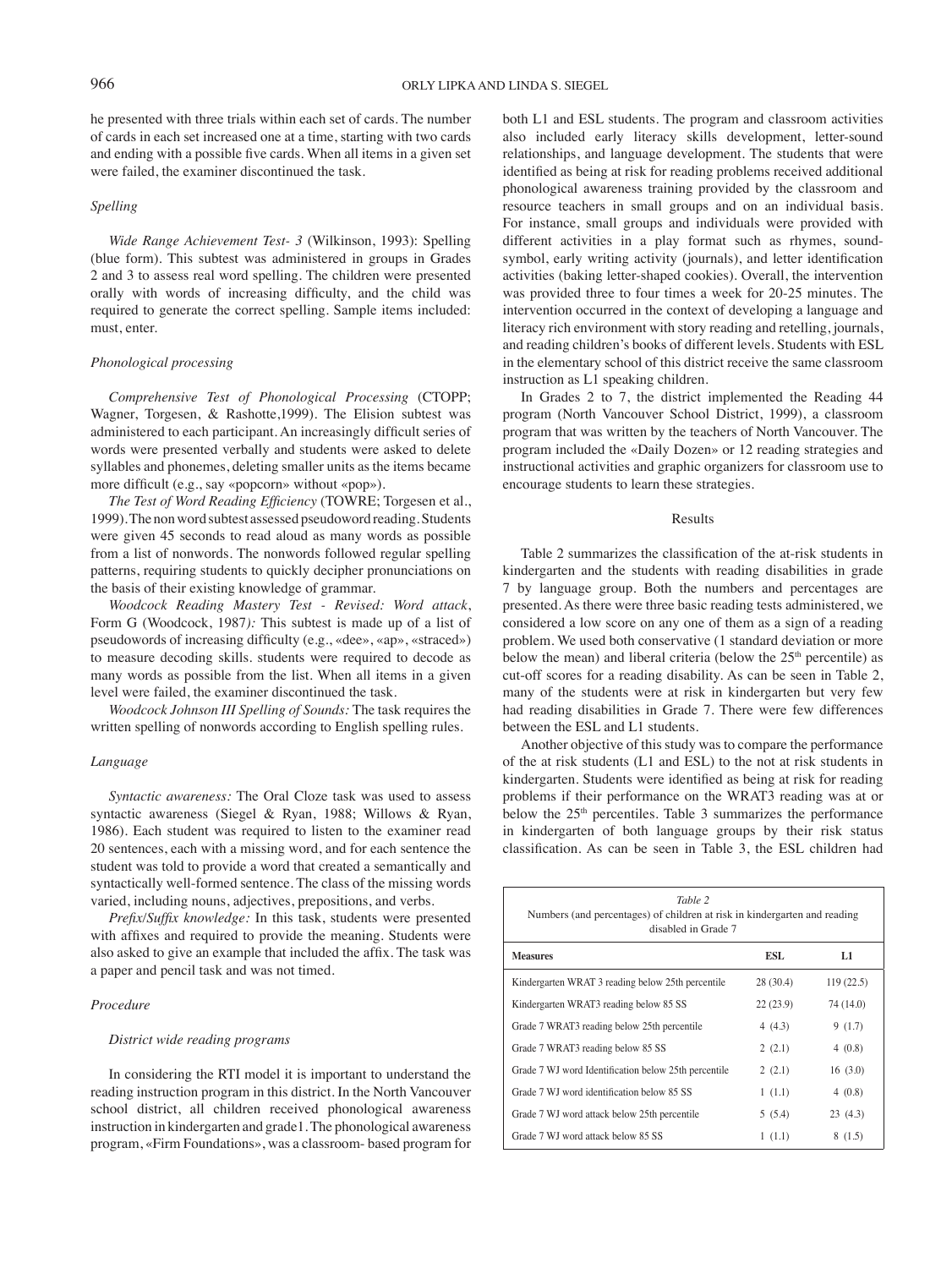significantly lower scores on the phonological awareness, syntactic awareness and verbal working memory measures. Their scores on the reading measures were equivalent to the L1 children. It is important to note that they had been receiving instruction in English for about four months when this assessment was conducted so that they had acquired the same basic reading skills as the L1 children. However, the phonological and linguistic measures indicated that they were behind in the acquisition of these skills that are really important to reading, especially reading comprehension.

The children in this study were tested 8 years after the initial assessment in kindergarten. The results are shown in Table 4. As can be seen from Table 4 and as expected, the normal readers had much higher scores that the students with a reading disability but there were not differences between the ESL and the L1 children among the normally achieving readers. However, in many cases the ESL children with reading disabilities had higher scores that the L1 children with a reading disability. At first this finding may seem paradoxical but it is quite possible that access to another

| Table 3<br>Performance on kindergarten measures by language group and risk status |             |         |             |         |  |  |
|-----------------------------------------------------------------------------------|-------------|---------|-------------|---------|--|--|
| <b>Measures</b>                                                                   | ESL         |         | L1          |         |  |  |
|                                                                                   | Not at risk | At risk | Not at risk | At risk |  |  |
| <b>Word reading</b><br>WRAT reading percentile                                    |             |         |             |         |  |  |
| M                                                                                 | 73.81       | 10.42   | 69.85       | 14.09   |  |  |
| <b>SD</b>                                                                         | 14.64       | 7.22    | 16.36       | 7.02    |  |  |
| Letter identification                                                             |             |         |             |         |  |  |
| M                                                                                 | 20.88       | 4.40    | 18.65       | 6.59    |  |  |
| <b>SD</b>                                                                         | 4.97        | 3.58    | 5.43        | 4.72    |  |  |
| <b>Phonological Processing</b>                                                    |             |         |             |         |  |  |
| Rhyme detection<br>M                                                              | 5.48        | 4.04    | 7.35        | 5.94    |  |  |
| <b>SD</b>                                                                         | 3.11        | 2.82    | 2.87        | 3.27    |  |  |
|                                                                                   |             |         |             |         |  |  |
| GFW percentile                                                                    |             |         |             |         |  |  |
| M                                                                                 | 76.66       | 65.96   | 82.73       | 73.86   |  |  |
| <b>SD</b>                                                                         | 26.26       | 28.08   | 19.05       | 24.42   |  |  |
| Phoneme deletion (max 16)                                                         |             |         |             |         |  |  |
| M                                                                                 | 3.31        | 2.15    | 4.19        | 2.22    |  |  |
| <b>SD</b>                                                                         | 4.36        | 3.67    | 4.91        | 3.47    |  |  |
| Phoneme Identification                                                            |             |         |             |         |  |  |
| M                                                                                 | 2.67        | 1.23    | 3.31        | 1.52    |  |  |
| <b>SD</b>                                                                         | 2.79        | 1.97    | 3.04        | 2.37    |  |  |
| Syllable Identification                                                           |             |         |             |         |  |  |
| M                                                                                 | 4.88        | 3.04    | 5.03        | 3.39    |  |  |
| <b>SD</b>                                                                         | 2.00        | 2.71    | 2.44        | 2.79    |  |  |
| <b>Memory</b><br>Memory for sentences                                             |             |         |             |         |  |  |
| M                                                                                 | 14.28       | 14.08   | 17.45       | 15.37   |  |  |
| <b>SD</b>                                                                         | 3.60        | 3.55    | 3.75        | 3.67    |  |  |
| Language                                                                          |             |         |             |         |  |  |
| Oral cloze                                                                        |             |         |             |         |  |  |
| M                                                                                 | 1.51        | .81     | 2.68        | 1.44    |  |  |
| SD.                                                                               | 1.97        | 1.10    | 2.87        | 2.19    |  |  |
| <b>Lexical Access</b>                                                             |             |         |             |         |  |  |
| RAN time<br>M                                                                     | 72.38       | 82.04   | 66.08       | 78.64   |  |  |
| <b>SD</b>                                                                         | 24.17       | 17.41   | 21.80       | 22.18   |  |  |
|                                                                                   |             |         |             |         |  |  |

sound system and orthography improved the metalinguistic skills of the ESL group, especially the children with reading problems, thus resulting in less impairment in performance.

#### Discussion

The number of children with reading problems decreased significantly as a result of the RTI approach. Most of the children identified as being at risk in kindergarten were reading at average or above average levels, even in reading comprehension

| Table 4<br>Means and standard deviations by reader group on grade 7 measures  |                          |                       |                          |                       |  |  |
|-------------------------------------------------------------------------------|--------------------------|-----------------------|--------------------------|-----------------------|--|--|
| <b>Measures</b>                                                               | <b>ESL</b>               |                       | L1                       |                       |  |  |
|                                                                               | <b>Normal</b><br>readers | Reading<br>disability | <b>Normal</b><br>readers | Reading<br>disability |  |  |
| Word reading<br>WRAT reading percentile<br>M<br><b>SD</b>                     | 79.37<br>16.14           | 17.50<br>5.19         | 75.30<br>16.55           | 17.00<br>5.65         |  |  |
| TOWRE real word percentile<br>М<br><b>SD</b>                                  | 73.54<br>20.85           | 44.25<br>28.25        | 71.13<br>21.25           | 21.89<br>10.02        |  |  |
| WJ word identification percentile<br>М<br><b>SD</b>                           | 77.98<br>19.04           | 35.75<br>21.27        | 79.37<br>20.20           | 23.33<br>13.57        |  |  |
| <b>Phonological processing</b><br>WJ word attack percentile<br>M<br><b>SD</b> | 76.75<br>21.89           | 26.75<br>8.22         | 77.61<br>23.29           | 27.00<br>15.26        |  |  |
| TOWRE pseudoword percentile<br>М<br><b>SD</b>                                 | 76.66<br>19.49           | 23.00<br>22.03        | 74.16<br>21.54           | 15.44<br>13.61        |  |  |
| CTOPP Elision percentile<br>M<br><b>SD</b>                                    | 62.63<br>17.19           | 26.25<br>21.39        | 64.22<br>16.78           | 34.22<br>24.08        |  |  |
| WJ spelling of sounds percentile<br>М<br><b>SD</b>                            | 69.33<br>20.80           | 32.00<br>9.09         | 71.66<br>21.46           | 30.89<br>13.95        |  |  |
| Working memory<br>Working memory for words<br>M<br><b>SD</b>                  | 6.19<br>1.93             | 7.25<br>.96           | 6.79<br>2.00             | 4.89<br>2.26          |  |  |
| Working memory for numbers<br>М<br><b>SD</b>                                  | 9.52<br>1.65             | 8.00<br>2.94          | 9.50<br>1.85             | 7.00<br>2.74          |  |  |
| <b>Reading comprehension</b><br>SDRT percentile<br>М<br><b>SD</b>             | 65.32<br>22.72           | 55.25<br>32.50        | 66.08<br>24.25           | 22.22<br>19.45        |  |  |
| Language<br>Oral cloze<br>М                                                   | 15.16                    | 15.00                 | 15.87                    | 14.67                 |  |  |
| SD<br>Morphological awareness<br>М<br><b>SD</b>                               | 2.60<br>5.75<br>3.13     | 2.45<br>3.33<br>4.93  | 2.23<br>4.88<br>3.07     | 2.74<br>1.38<br>2.39  |  |  |
| WRAT spelling<br>М<br><b>SD</b>                                               | 82.79<br>16.55           | 37.25<br>10.21        | 75.06<br>20.01           | 21.00<br>18.12        |  |  |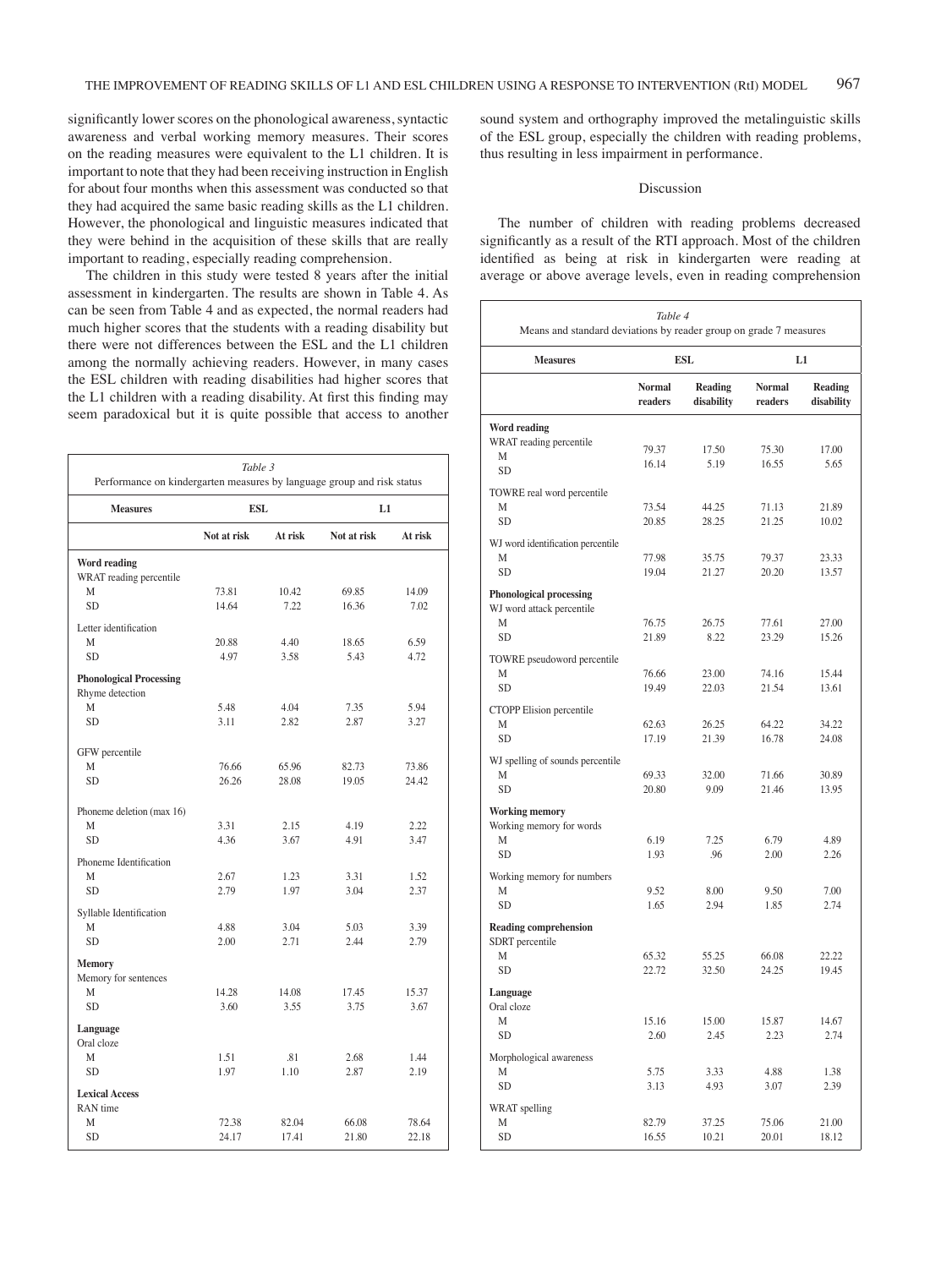assessments, even if English was not their first language. The RTI model depends on early identification of children at risk without labeling but with the opportunity for teachers to assess the children to understand the strengths and difficulties that the child may have. The early risk identification assessments need to be simple, brief and easy to administer but also should help the teacher understand the child's difficulties. The children in this study were monitored annually to assess their progress in reading and spelling and help was provided if they were experiencing difficulty. This RTI model is an alternative to extensive and expensive assessments and to the «wait to fail» approach that is characteristic of many school districts. Identification of potential difficulties must occur early. Intervention must begin at the early stages of literacy instruction.

We conducted studies of the relationship between socioeconomic level and reading and spelling skills. We were able to quantify the socioeconomic level of the catchment area of each school in the district. Within each school, the socioeconomic levels were relatively homogeneous. We found that when the children entered school there was a very strong correlation between socioeconomic level and basic literacy skills. The correlation was approximately .60, which is typically what is found in most studies of the relation between socioeconomic level and academic skills. After the children remained in school for a year and a half that relationship decreased significantly, indicating very powerful effects of schooling and the correlation was non significant by grade  $3$  (D'Angiulli, Siegel,  $\&$ Hertzman, 2004). D'Angiulli, Siegel, & Maggi (2004) found that

the lowest SES groups, in both the ELL and the L1 groups improved the most as a function of schooling. The prevalence of dyslexia decreased significantly with more schooling, that is, the longer the children were exposed to the district wide reading programs. The improvement was greater for children at the lower socioeconomic levels. Systematic instruction in literacy skills was largely responsible in part for the decrease in influence of socioeconomic level. Typically, the relationship between socioeconomic level and literacy skills increases as children remain in school. However, the teaching in this district was responsible, at least in part, for the powerful effects.

In summary, the RTI model is a viable one and is an alternative to expensive and resource intensive approaches.

#### Acknowledgements

The authors wish to thank Robin Brayne, Jay Merilees, Larry Johnson, Cathy Molinski, Heather Calder, Ann Tarves, Audrey Hobbs-Johnson, Lorna Bennett, Fran Blake, Laurie McDonald, Pam Ottley, Linda Pearson, Mary Tennant, Brian Ward, Rochelle Watts, Anne Woodcock, and the principals, teachers, parents and students of the North Vancouver School District for their support and participation in this study. This research was supported by grants from the Natural Sciences and Engineering Research Council of Canada and the Canadian Language and Literacy Research Network to Linda S. Siegel.

#### References

- Barwick, M., & Siegel, L.S. (1996). Learning difficulties in adolescent clients of a shelter for runaway and homeless street youth. *Journal of Research on Adolescence, 6,* 649-670.
- Beitchman, J.H., Wilson, B., Douglas, L., Young, A., & Adlaf, E. (2001). Substance use disorders in young adults with and without LD: Predictive and concurrent relationships. *Journal of Learning Disabilities, 34,* 317-332.
- Boetsch, E.A., Green, P.A., & Pennington, B.F. (1996). Psychosocial correlates of dyslexia across the life span. *Development and Psychopathology, 8,* 536-539.
- Chapman, J.W. (1988). Cognitive motivational characteristics and academic achievement of learning disabled children: A longitudinal study. *Journal of Educational Psychology, 80,* 357-365.
- D'Angiulli, A., Siegel, L.S., & Hertzman, C. (2004). Schooling, socioeconomic context and literacy development. *Educational Psychology, 24*, 867-884.
- D'Angiulli, A., Siegel, L.S., & Maggi, S. (2004). Literacy instruction, SES and word reading achievement in English-language learners and children with English as a first language: A longitudinal study. *Learning Disabilities Research and Practice*, *19*(4), 202-213.
- Denckla M., & Rudel, R.G. (1976). Rapid «automatized» naming (R.A.N.): Dyslexia differentiated from other learning disabilities. *Neuropsychologia, 14*, 471-479.
- *Firm Foundations: Early Literacy Teaching and Training* (2001). School District Nº 44 North Vancouver, BC.
- Goldman, R., Fristoe, M., & Woodcock, R. (1974). *Goldman-Fristoe-Woodcock Auditory Skills Test Battery*. Circle pines: American Guidance Service.
- Gregg, N., Hoy, C., King, M., Moreland, C., & Jagota, M. (1992). The MMPI-2 profiles of adults with learning disabilities in university and rehabilitation settings. *Journal of Learning Disabilities, 25,* 386-395.
- Karlsen, B., & Gardner, E. (1994). *Stanford Diagnostic Test*. San Francisco: Harcourt Brace.
- Lichtenstein, S., & Zantol-Wiener, K. (1988). *Special education dropouts* (ERIC Digest Nº 451). Reston, VA: ERIC Clearinghouse

on Handicapped and Gifted Children (ERIC Document Reproduction Service No. ED 295 395).

- Lyon, G.R. (1995). Research initiatives in learning disabilities: Contributions from scientists supported by the National Institute of Child Health and Human Development. *Journal of Child Neurology, 10,* 120-126.
- McBride, H., & Siegel, L.S. (1997). Learning disabilities and adolescent suicide. *Journal of Learning Disabilities, 30,* 652-659.
- McLeskey, J., & Grizzle, K.L. (1992). Grade retention rates among students with learning disabilities. *Exceptional Children, 58,* 548-554.
- Muter, V., Hulme, C., & Snowling, M. (1997). *The Phonological Abilities Test*. London: Psychological Corporation.
- National Center for Education Statistics (1999). *Digest of education statistics.* Washington, DC: U.S. Department of Education.
- *Reading 44: A Core Reading Framework* (1999). School District Nº 44 North Vancouver, BC.
- Sabornie, E.J. (1994). Social-affective characteristics in early adolescents identified as learning disabled and nondisabled. *Learning Disability Quarterly, 17,* 268-279.
- Siegel, L.S., & Ryan, E.B. (1988). Development of grammatical-sensitivity, phonological and short-term memory skills in normally achieving and subtypes of learning disabled children. *Developmental Psychology, 24*, 28-37.
- Siegel, L.S., & Ryan, E.B. (1989). The development of working memory in normally achieving and subtypes of learning disabled children. *Child Development, 60*, 973-980.
- Stanovich, K.E. (1986). Matthew effects in reading: Some consequences of individual differences in the acquisition of literacy. *Reading Research Quarterly, 21,* 360-407.
- Thorndike, R.L., Hagen, E.P., & Sattler, J.M. (1986*). Technical manual: Stanford Binet Intelligence Scale: Fourth edition.* Chicago: Riverside.
- Torgesen, J.K., Wagner, R.K., & Rashotte, C.A. (1999). *Test of Word Reading Efficiency*. Austin, TX: PRO-ED Publishing, Inc.
- Wagner, R.K., Torgesen, J.K., & Rashotte, C.A. (1999). *Comprehensive test of phonological processing*. Austin, TX: PRO-ED.